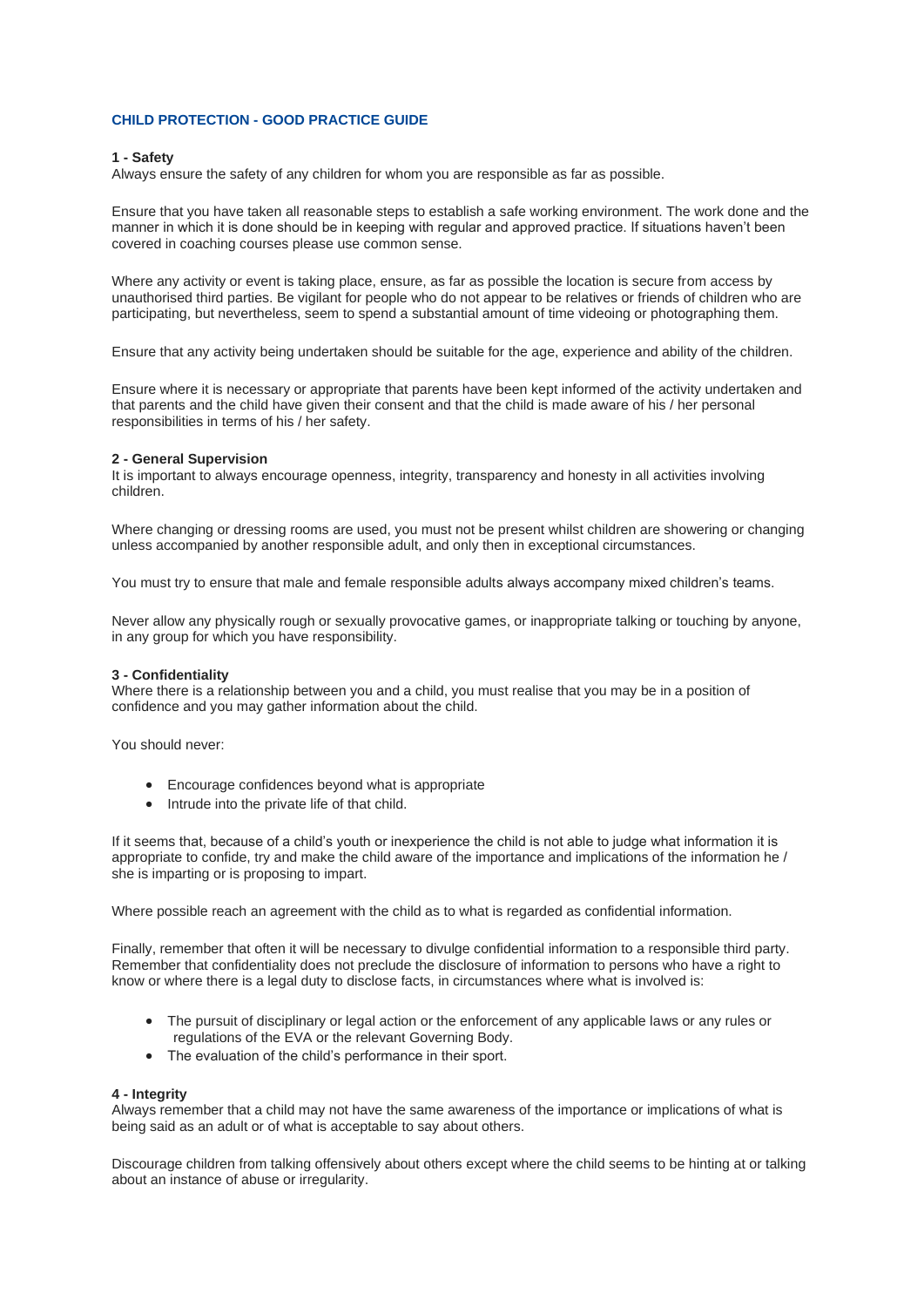Encourage children to obey the spirit of the rules and regulations of volleyball and compete in good faith and treat their opponents and officials with respect.

Emphasise the spirit of fair play in volleyball and the ideals embodied in the EVA.

Never advocate measures, which could be deemed to constitute seeking to gain an unfair advantage or cheating of any kind.

# **5 - Physical Contact**

Physical contact should be kept to a minimum and used only when strictly necessary.

No player should be made to feel uncomfortable, particularly with any physical handling in coaching.

Physical contact should be generally for one or more of the following purposes and should be carried out by the individual (s) set out below:

- to develop or demonstrate sport skills / techniques by a suitably and appropriately trained and qualified coach, official or team manager.
- to treat an injury by a suitably and appropriately trained and qualified medical practitioner
- to give sport massage. Sport massages should only be given where necessary for physiotherapeutic. medical or physiological purposes and should only be performed by trained personnel.
- for any other purpose involving the treatment, diagnosis or examination of the child by a suitably and appropriately trained and qualified individual.

Physical contact may be appropriate in other circumstances, such as consoling a child who is upset, or administering first aid but always ensure that it is necessary and reasonable and takes place in a culture of openness.

Remember that interpretations of touching will be influenced by cultural differences, religious implications and by the age, sex, sexual orientation and physical status of you and the child.

If a child is vulnerable due to their physical state or learning or communication difficulties or requires special help, take particular care when proposing to use any kind of physical contact. If possible, try to obtain the views of the child and their parent / guardian beforehand.

# **6 - Positions of Trust**

Always remember that, whenever you are responsible for the care or supervision of a child, or where you are in a position of power or influence over a child, you are in a relationship of trust. You should never do anything to abuse that trust.

You must never:

- Enter into a sexual relationship with any child
- Use your influence or power over any child for your own interests

Always remember that the mental and physical welfare and the safety, health and the future of any child is the primary concern.

Remember that particularly where a relationship of trust exists and where that relationship is close or involves frequent contact, it is possible that either you or the child will develop feelings which are not directly related to the practice of sport. These should not be encouraged in any way. Remember that children will not have the same awareness or judgement to realise what nature of relationship is appropriate and what is not.

Always be alert to ensure you are setting and maintaining the appropriate boundaries in any relationship you have with a child.

You must not, or allow other adults to, spend time alone with a child away from other children.

You must not take a child alone on a journey, however short, unless there are exceptional circumstances. If it should prove necessary obtain the consent of the child's parent / guardian / carer.